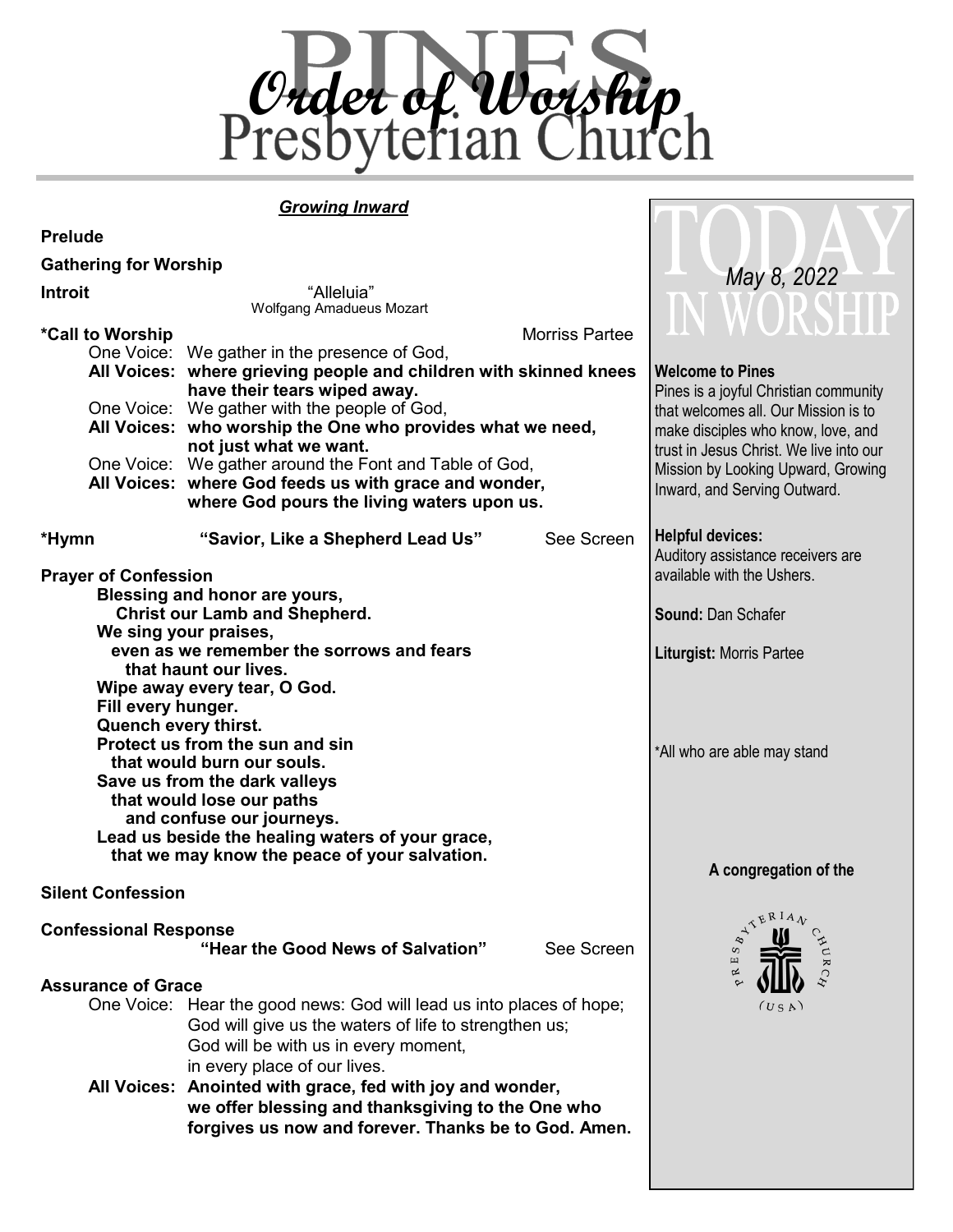| <b>Children's Message</b>                                                                                                                                                                                                                                                                                                                                                                                                                                                                                                                                                                                                                                                                                                                                                                                                                |            |                                                                          | <b>Pray for the People of Pines</b>                                                                                                                                                                                                                                                                                                                                                                                                                                                                                                                     |                                                                               |  |  |
|------------------------------------------------------------------------------------------------------------------------------------------------------------------------------------------------------------------------------------------------------------------------------------------------------------------------------------------------------------------------------------------------------------------------------------------------------------------------------------------------------------------------------------------------------------------------------------------------------------------------------------------------------------------------------------------------------------------------------------------------------------------------------------------------------------------------------------------|------------|--------------------------------------------------------------------------|---------------------------------------------------------------------------------------------------------------------------------------------------------------------------------------------------------------------------------------------------------------------------------------------------------------------------------------------------------------------------------------------------------------------------------------------------------------------------------------------------------------------------------------------------------|-------------------------------------------------------------------------------|--|--|
| Jesus loves me this I know, for the Bible tells me so.<br>Little ones to him belong, they are weak, but he is strong.<br>Yes, Jesus loves me, yes Jesus loves me.<br>Yes, Jesus loves me, the Bible tells me so.                                                                                                                                                                                                                                                                                                                                                                                                                                                                                                                                                                                                                         |            |                                                                          | Norma Bender<br>Jean Breitenwischer<br>Barbara Caffall<br>Virginia Smith<br>Carolyn Craig                                                                                                                                                                                                                                                                                                                                                                                                                                                               | <b>Barbara Greenlee</b><br>Linda Carlson<br>Melissa Sandstrom<br>Nancy Watler |  |  |
| <b>Looking Upward</b><br><b>First Reading</b>                                                                                                                                                                                                                                                                                                                                                                                                                                                                                                                                                                                                                                                                                                                                                                                            |            | Acts 9:36-43                                                             | Ray Stauffacher<br>Liz Buelow<br>Lynn Stauffacher<br>Karen MacAllister<br>Lou Master<br>Darlene Wendt<br>Sara Anderson                                                                                                                                                                                                                                                                                                                                                                                                                                  |                                                                               |  |  |
| <b>Anthem</b><br>"Jesu, Joy of Man's Desiring, from Cantata No. 147"<br>Arr. by Ronald C. Dishinger Oboe, Dr. Anne Anderson                                                                                                                                                                                                                                                                                                                                                                                                                                                                                                                                                                                                                                                                                                              |            |                                                                          | Larry Greenlee                                                                                                                                                                                                                                                                                                                                                                                                                                                                                                                                          |                                                                               |  |  |
| John 10:22-30<br><b>Second Reading</b>                                                                                                                                                                                                                                                                                                                                                                                                                                                                                                                                                                                                                                                                                                                                                                                                   |            |                                                                          | <b>Prayers for Kezzie Deffebach with</b><br>the passing of her husband Bill.                                                                                                                                                                                                                                                                                                                                                                                                                                                                            |                                                                               |  |  |
| <b>Sermon</b><br>"Troubling Times"                                                                                                                                                                                                                                                                                                                                                                                                                                                                                                                                                                                                                                                                                                                                                                                                       |            | Rev. Andy Gans                                                           |                                                                                                                                                                                                                                                                                                                                                                                                                                                                                                                                                         |                                                                               |  |  |
| "My Shepherd Will Supply My Need"<br>*Hymn                                                                                                                                                                                                                                                                                                                                                                                                                                                                                                                                                                                                                                                                                                                                                                                               | See Screen | <b>Pray for Friends in Mission</b><br>Joy Kreider<br>Ken and Judy McDyer |                                                                                                                                                                                                                                                                                                                                                                                                                                                                                                                                                         |                                                                               |  |  |
| <b>Serving Outward</b>                                                                                                                                                                                                                                                                                                                                                                                                                                                                                                                                                                                                                                                                                                                                                                                                                   |            |                                                                          |                                                                                                                                                                                                                                                                                                                                                                                                                                                                                                                                                         |                                                                               |  |  |
| *Saying What We Believe<br>We believe in God,<br>the Root of all living, Creator of all things.<br>We believe in Jesus the Christ,<br>who loved all people and who makes us one in love,<br>who suffered and died, and was raised to new life.<br>In Christ's death and resurrection<br>we are also raised to life that is transformed.<br>We believe in the Holy Spirit.<br>In the Spirit we are one with Christ,<br>one with each other,<br>and one in ministry to all the world.<br>We trust in the one holy church,<br>the communing of saints,<br>the forgiveness of sin,<br>the mystery of resurrection,<br>and the grace of life everlasting. Amen.<br>*Gloria Patri<br>Glory be to the Father, and to the Son, and to the Holy Ghost;<br>As it was in the beginning, is now and ever shall be, world without end.<br>Amen. Amen. |            |                                                                          | <b>Pray for Pines Members and their</b><br>family<br>in the Military<br>Olivia Williams (Army)<br>Noah Youngflesh (Air Force)<br>Jackie Hayre (Navy)<br>The Lord's Prayer<br>Our Father, who art in heaven,<br>hallowed be thy name. Thy<br>kingdom come, thy will be done, on<br>earth as it is in heaven. Give us this<br>day our daily bread; and forgive us<br>our debts, as we forgive our<br>debtors; and lead us not into<br>temptation, but deliver us from evil.<br>For thine is the kingdom and the<br>power and the glory, forever.<br>Amen. |                                                                               |  |  |
| <b>Offering and Offertory</b><br>"Be Thou My Vision"<br>arranged by Dana F. Everson Oboe, Dr. Anne Anderson                                                                                                                                                                                                                                                                                                                                                                                                                                                                                                                                                                                                                                                                                                                              |            |                                                                          | <b>A Stephen Ministry</b>                                                                                                                                                                                                                                                                                                                                                                                                                                                                                                                               |                                                                               |  |  |
| *Doxology<br>Praise God, from whom all blessings flow;<br>Praise God, all creatures here below;<br>Praise God above, ye heavenly host;<br>Praise Father, Son, and Holy Ghost.<br>Amen                                                                                                                                                                                                                                                                                                                                                                                                                                                                                                                                                                                                                                                    |            | Congregation                                                             |                                                                                                                                                                                                                                                                                                                                                                                                                                                                                                                                                         |                                                                               |  |  |
| Prayers of the People and The Lord's Prayer                                                                                                                                                                                                                                                                                                                                                                                                                                                                                                                                                                                                                                                                                                                                                                                              |            |                                                                          | Words printed by permission<br><b>CCLI 998238</b>                                                                                                                                                                                                                                                                                                                                                                                                                                                                                                       |                                                                               |  |  |
| "Guide Me, O Thou Great Jehovah"<br>*Hymn                                                                                                                                                                                                                                                                                                                                                                                                                                                                                                                                                                                                                                                                                                                                                                                                |            | See Screen                                                               | Portions of our liturgy are from<br>The Abingdon Worship Annual<br>Copyright © 2019 by Abingdon Press.<br>Used by permission.                                                                                                                                                                                                                                                                                                                                                                                                                           |                                                                               |  |  |
| *Charge & Benediction                                                                                                                                                                                                                                                                                                                                                                                                                                                                                                                                                                                                                                                                                                                                                                                                                    |            |                                                                          |                                                                                                                                                                                                                                                                                                                                                                                                                                                                                                                                                         |                                                                               |  |  |
| *Benediction Response "Halle, Halle, Hallelujah"                                                                                                                                                                                                                                                                                                                                                                                                                                                                                                                                                                                                                                                                                                                                                                                         |            | See Screen                                                               |                                                                                                                                                                                                                                                                                                                                                                                                                                                                                                                                                         |                                                                               |  |  |
| *Postlude and Depart to Serve                                                                                                                                                                                                                                                                                                                                                                                                                                                                                                                                                                                                                                                                                                                                                                                                            |            |                                                                          |                                                                                                                                                                                                                                                                                                                                                                                                                                                                                                                                                         |                                                                               |  |  |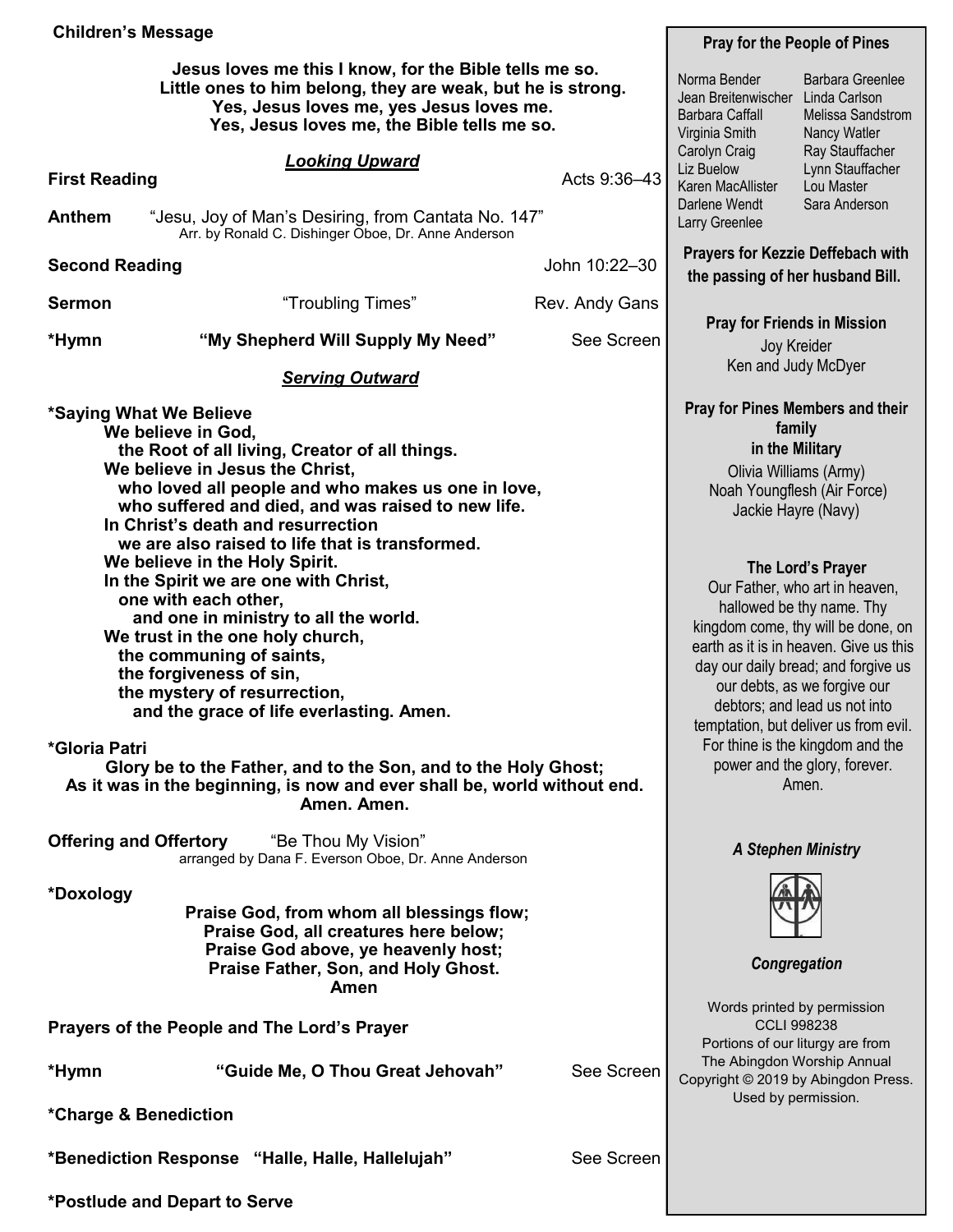# *Calendar for the Week of May 8, 2022*

| Today     |              |                                                                            | No Pines Youth Group                                                                                                                                                                                                              |
|-----------|--------------|----------------------------------------------------------------------------|-----------------------------------------------------------------------------------------------------------------------------------------------------------------------------------------------------------------------------------|
| Monday    | a.m.<br>p.m. | 10:00<br>12:00<br>4:00<br>6:00<br>6:30<br>7:30                             | Office Staff Meeting - C7<br>Worship Committee Meeting - C3<br>This Week at Pines articles due to Dan<br>Property Committee Meeting - C7<br><b>Christian Education Committee - C3</b><br>ALANON Group - Fellowship Hall           |
| Tuesday   | a.m.         | 7:00<br>11:30                                                              | Men's Bible Study - Zoom<br>Clara Gay Circle - C3                                                                                                                                                                                 |
|           | p.m.         | 2:30<br>6:30                                                               | Weekly Prayer Team - Prayer Room<br>Missions Committee Meeting - C3                                                                                                                                                               |
| Wednesday | a.m.<br>p.m. | 9:00<br>5:45<br>7:00<br>7:00<br>8:00                                       | <b>Bulletin Articles Due</b><br>Pines Pealers (Bell Practice) -C12<br>Choir Rehearsal - Choir Room<br>Mosaic Practice - Gym<br>Westside AA - C3                                                                                   |
| Thursday  | a.m.<br>p.m. | 11:30<br>1:00<br>7:00<br>8:00                                              | DAR - Fellowship Hall<br>Lectionary Bible Study - Zoom<br>Space City Singers - Fellowship Hall<br>Thursday AA - C3                                                                                                                |
| Friday    | a.m.         | 5:00                                                                       | <b>BSF</b> - Fellowship Hall                                                                                                                                                                                                      |
| Saturday  | a.m.<br>p.m. | 9:00<br>5:30<br>6:00                                                       | Spring Work Day w/ lunch at noon<br>Mosaic Youth Fellowship - Gym & Youth Rooms<br>The Solution AA - C3                                                                                                                           |
| Sunday    | a.m.<br>p.m. | 9:00<br>9:15<br>9:30<br>10:00<br>10:15<br>10:45<br>11:00<br>12:00<br>12:00 | Nursery Open<br>Sunday School<br>Mosaic Church - Gym<br>Choir Rehearsal - Choir Room<br>Coffee Fellowship<br>Worship Service - Sanctuary<br>Mosaic Children - W12<br>Caring Ministry Committee - C7<br>Stewardship Committee - C3 |
|           |              | 2:00<br>6:00                                                               | Passion Play Trip Meeting - Fellowship Hall<br>Pines Youth Group - Gym & Youth Rooms                                                                                                                                              |

**June Newsletter:** Input must be in the office by May 20th at 9 a.m. to cindy@pinespc.org **Next Week's Bulletin:** Submit to the office by Wednesday at 9 a.m. to Chelsea@pinespc.org **Calendar Items:** must be in office by Thurs at 9 a.m. to cindy@pinespc.org **This Week at Pines email:** Input must be in the office to Dan Schafer by Monday to communication@pinespc.org **Today's Duty Elder(s): Walter Penberthy** 

# access **ONLINE GIVING** scan QR code<br>with your camera phone: **SCAN ME**

 **SERMON NOTES** 

**Instagram.com/pineshouston**

**Get the latest announcements and reminders right before events happen. Find us here: https://twitter.com/HoustonPines.** 

ဝြ

**Find us on Facebook www.facebook.com PinesPresbyterianChurch**

 **The newsletter is available in the Narthex for those unable to access it online.**

> **Our Worship services are recorded and livestreamed.**